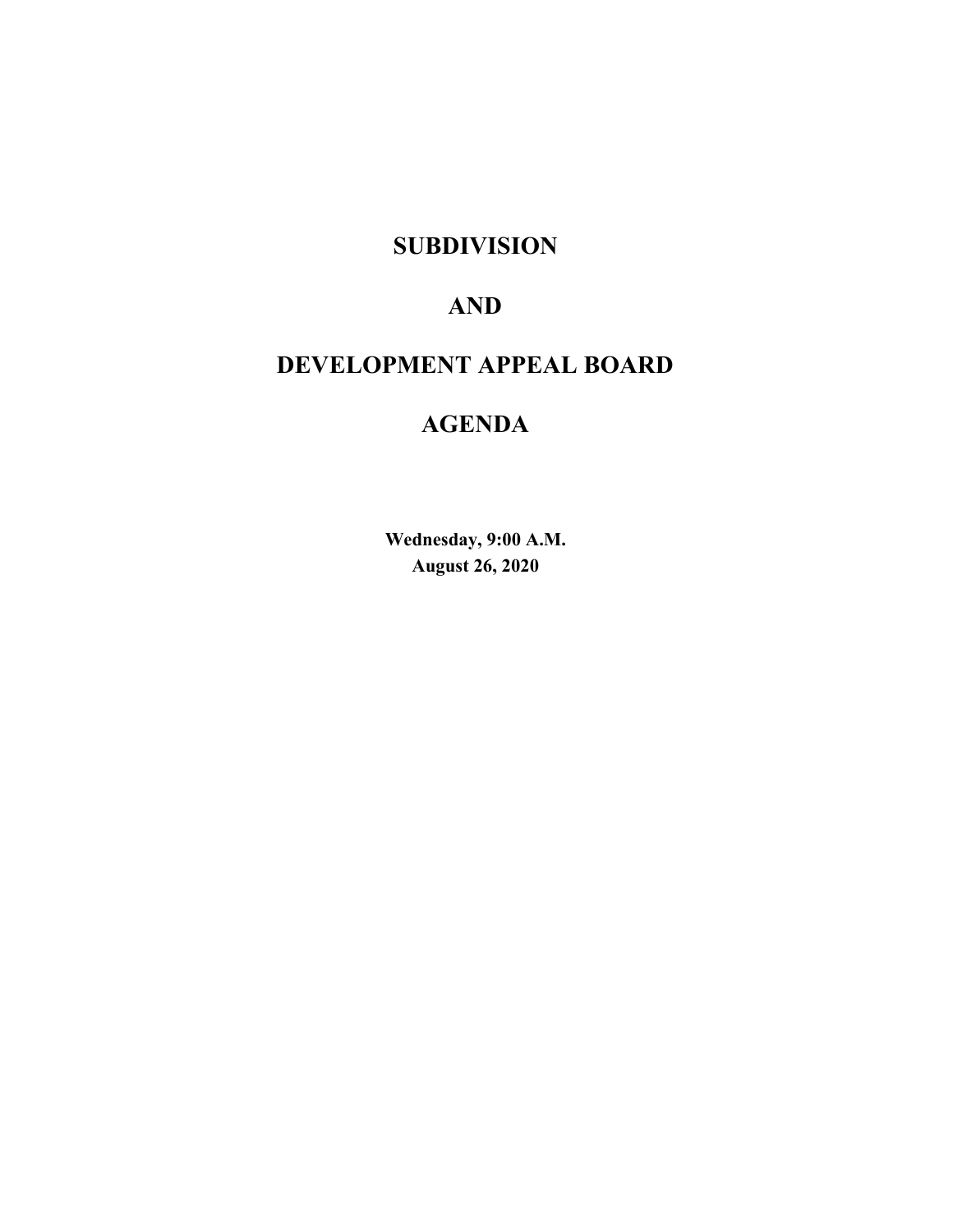# **SUBDIVISION AND DEVELOPMENT APPEAL BOARD**

| 9:00 A.M. | $SDAB-D-20-110$ | Siana Spaces Ik Ltd. and Condominium<br>Corporation No. 1124711 VS. Mikitecture                                                              |  |  |
|-----------|-----------------|----------------------------------------------------------------------------------------------------------------------------------------------|--|--|
|           |                 | To operate a Personal Service Shop (Body Rub)<br>Centre)                                                                                     |  |  |
|           |                 | 13119 & 13103 - 156 Street NW<br>Project No.: 365158326-002                                                                                  |  |  |
| NOTE:     |                 | Unless otherwise stated, all references to "Section numbers" in this Agenda<br>refer to the authority under the Edmonton Zoning Bylaw 12800. |  |  |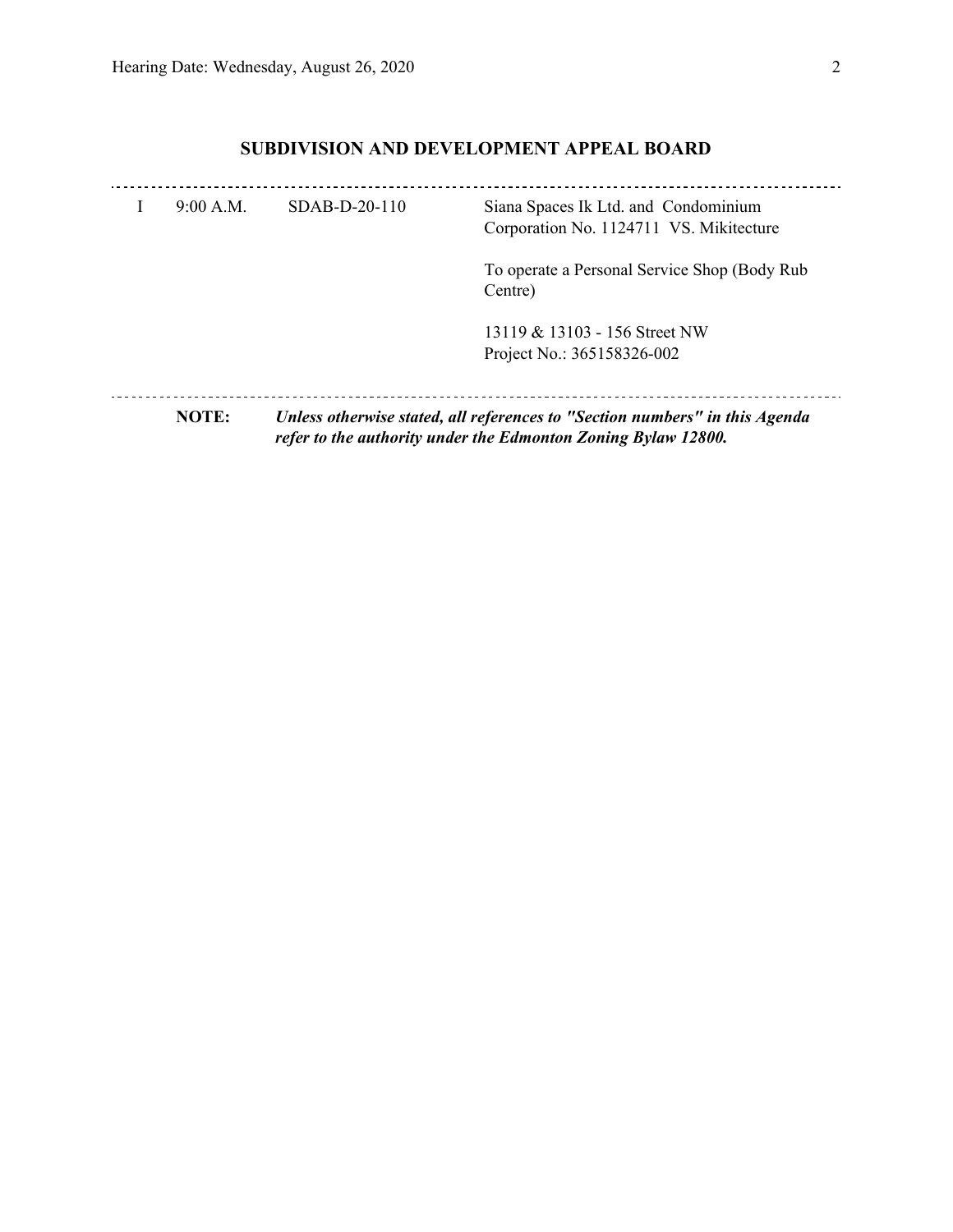### **ITEM I: 9:00 A.M. FILE: SDAB-D-20-110**

### AN APPEAL FROM THE DECISION OF THE DEVELOPMENT OFFICER

| <b>APPELLANTS:</b>                               | No. 1: Siana Spaces Ik Ltd.<br>No. 2: Condominium Corporation No. 1124711 |  |  |
|--------------------------------------------------|---------------------------------------------------------------------------|--|--|
| <b>APPLICATION NO.:</b>                          | 365158326-002                                                             |  |  |
| <b>APPLICATION TO:</b>                           | Operate a Personal Service Shop (Body Rub Centre)                         |  |  |
| <b>DECISION OF THE</b><br>DEVELOPMENT AUTHORITY: | Approved with Conditions                                                  |  |  |
| <b>DECISION DATE:</b>                            | July 15, 2020                                                             |  |  |
| DATE OF APPEALS:                                 | July 28, 2020 and August 11, 2020                                         |  |  |
| NOTIFICATION PERIOD:                             | July 21, 2020 through August 11, 2020                                     |  |  |
| <b>RESPONDENT:</b>                               | Mikitecture                                                               |  |  |
| MUNICIPAL DESCRIPTION<br>OF SUBJECT PROPERTY:    | 13103 & 13119 - 156 Street NW                                             |  |  |
| <b>LEGAL DESCRIPTION:</b>                        | Plan 0827223 Unit 5, Condo Common Area (Plan<br>0827223)                  |  |  |
| ZONE:                                            | (IB) Industrial Business Zone                                             |  |  |
| <b>OVERLAY:</b>                                  | N/A                                                                       |  |  |
| <b>STATUTORY PLAN:</b>                           | Mistatim Area Structure Plan                                              |  |  |
|                                                  |                                                                           |  |  |

## *Grounds for Appeal*

The Appellants provided the following reasons for appealing the decision of the Development Authority: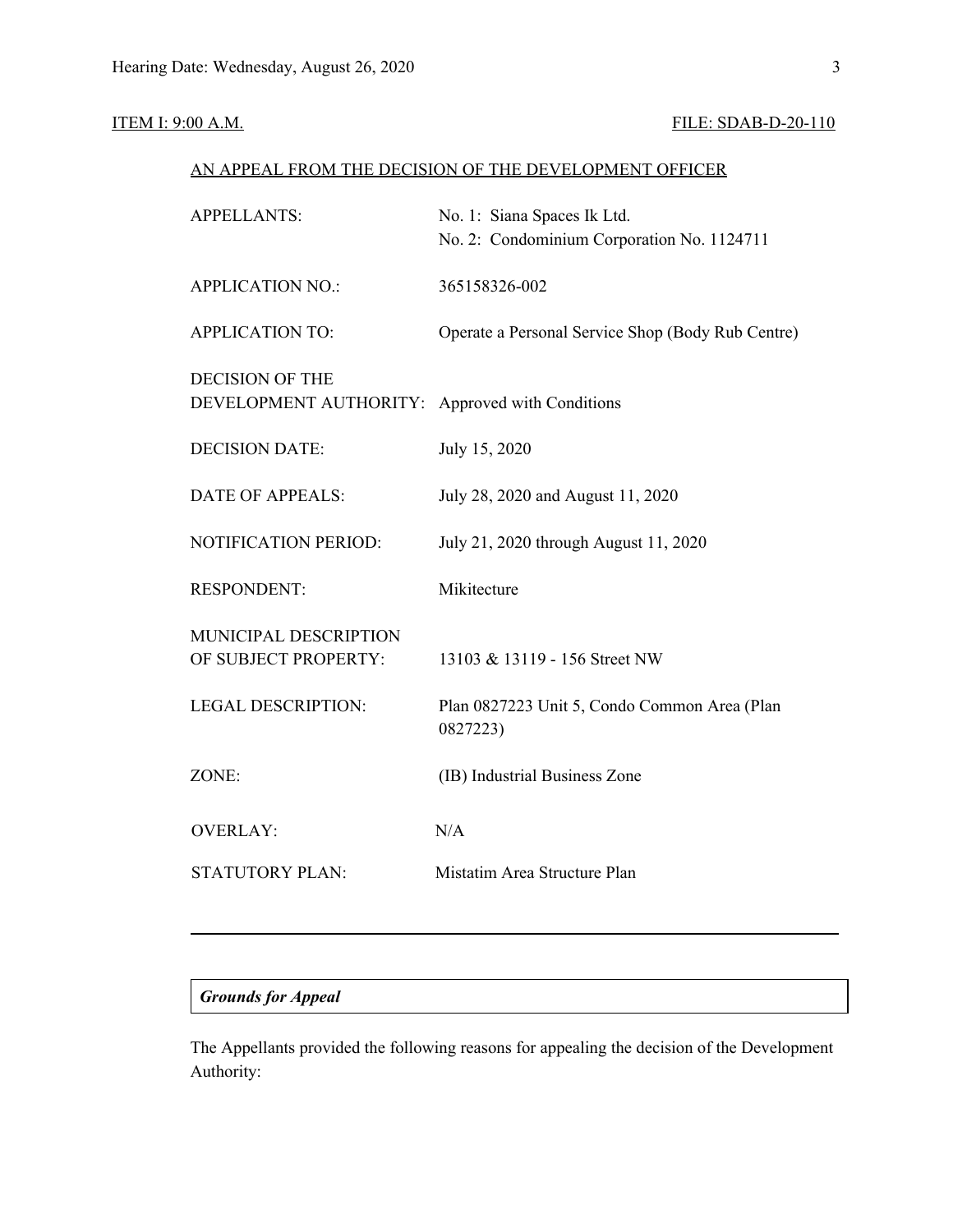#### Appellant No. 1:

The nature of this new business is going to significantly impact my tenants and existing clientele. My tenants signed leases based on existing business environment in the building and this business deviates significantly from the existing business environment. My tenants cannot handle any reduction in clientele, especially during COVID and the associated economic impact.

#### Appellant No. 2:

Please be advised that we are counsel for Condominium Corporation No. 1124711 (the "Corporation"). We are writing this letter to provide notice of the Corporation's appeal of the Development Officer's decision to approve the development permit in relation to project number 365158326-002 (the "Permit").

The Corporation is the owner of condominium property consisting of two separate buildings located at 13135 - 13183 156 street (odd numbers only) (the "Corporation Buildings"). The Corporation Buildings are located directly north of the building to which the Permit applies (the "Permit Building"). The parking lot of and roadway access to the Corporation Buildings is shared or joined with the parking lot and roadway access to the Permit Building.

The fundamental basis for the Corporation's appeal is that the proposed development is incompatible with or impedes the operation of neighbouring uses. Prior to the written submission deadline of August 19, 2020, the Corporation will upload documents outlining further reasons and submissions.

### *General Matters*

#### **Appeal Information:**

The *Municipal Government Act*, RSA 2000, c M-26 states the following:

#### **Grounds for Appeal**

**685(1)** If a development authority

- (a) fails or refuses to issue a development permit to a person,
- (b) issues a development permit subject to conditions, or
- (c) issues an order under section 645,

the person applying for the permit or affected by the order under section 645 may appeal to the subdivision and development appeal board.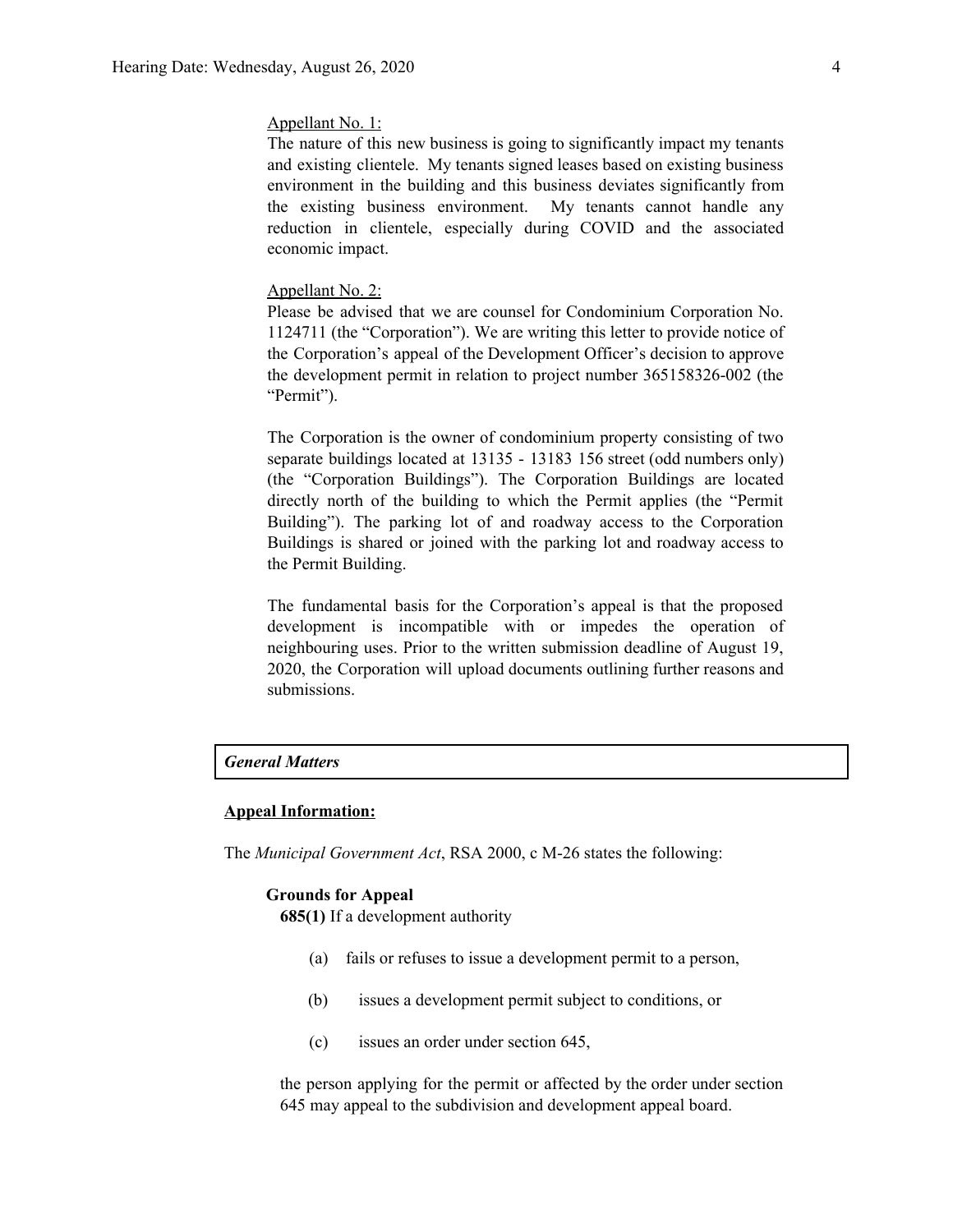**(2)** In addition to an applicant under subsection (1), any person affected by an order, decision or development permit made or issued by a development authority may appeal to the subdivision and development appeal board.

#### **Appeals**

**686(1)** A development appeal to a subdivision and development appeal board is commenced by filing a notice of the appeal, containing reasons, with the board,

- (a) in the case of an appeal made by a person referred to in section 685(1)
	- (i) with respect to an application for a development permit,
		- (A) within 21 days after the date on which the written decision is given under section 642, or
		- (B) if no decision is made with respect to the application within the 40-day period, or within any extension of that period under section 684, within 21 days after the date the period or extension expires,
		- or
	- (ii) with respect to an order under section 645, within 21 days after the date on which the order is made, or
- (b) in the case of an appeal made by a person referred to in section 685(2), within 21 days after the date on which the notice of the issuance of the permit was given in accordance with the land use bylaw.

#### **Hearing and Decision**

**687(3)** In determining an appeal, the subdivision and development appeal board

…

- (a.1) must comply with the land use policies;
- (a.2) subject to section 638, must comply with any applicable statutory plans;
- (a.3) subject to clause (d), must comply with any land use bylaw in effect;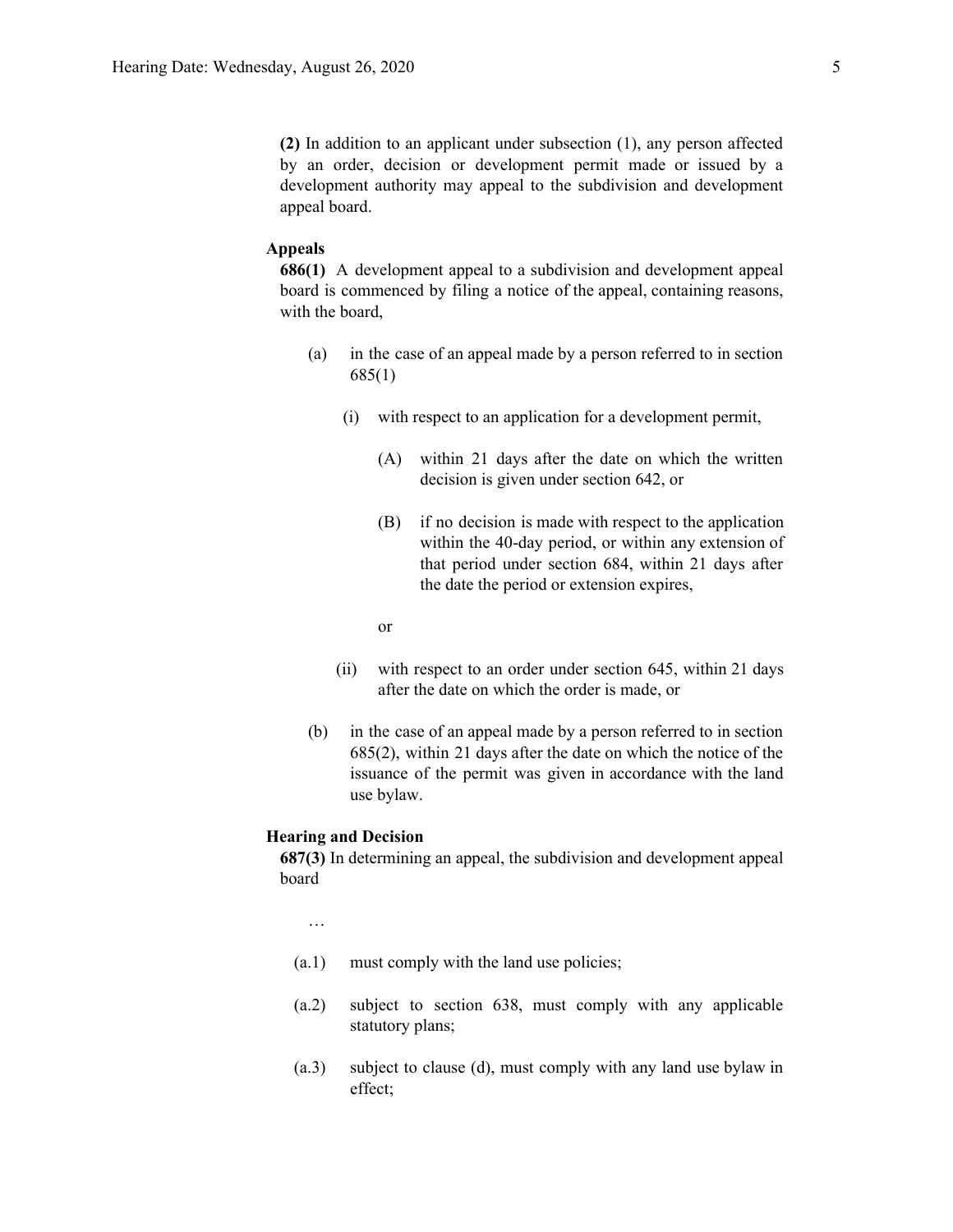- (a.4) must comply with the applicable requirements of the regulations under the *Gaming, Liquor and Cannabis Act* respecting the location of premises described in a cannabis licence and distances between those premises and other premises;
	- …
	- (c) may confirm, revoke or vary the order, decision or development permit or any condition attached to any of them or make or substitute an order, decision or permit of its own;
	- (d) may make an order or decision or issue or confirm the issue of a development permit even though the proposed development does not comply with the land use bylaw if, in its opinion,
		- (i) the proposed development would not
			- (A) unduly interfere with the amenities of the neighbourhood, or
			- (B) materially interfere with or affect the use, enjoyment or value of neighbouring parcels of land,

and

(ii) the proposed development conforms with the use prescribed for that land or building in the land use bylaw.

#### **General Provisions from the** *Edmonton Zoning Bylaw:*

### Under section 400.3(23), **Personal Service Shop** is a **Discretionary Use** in the **(IB) Industrial Business Zone.**

Under section 7.4(41), **Personal Service Shop** means:

development used for the provision of personal services to an individual which are related to the care and appearance of the body, or the cleaning and repair of personal effects. This Use includes barbershops, hairdressers, beauty salons, tailors, dressmakers, shoe repair shops, and dry cleaning establishments and laundromats. This Use does not include Health Services.

#### Under section 6.1, **Body Rub Centre** means:

a Personal Service Shop development where services are provided that involve the physical external manipulation of the soft tissues of the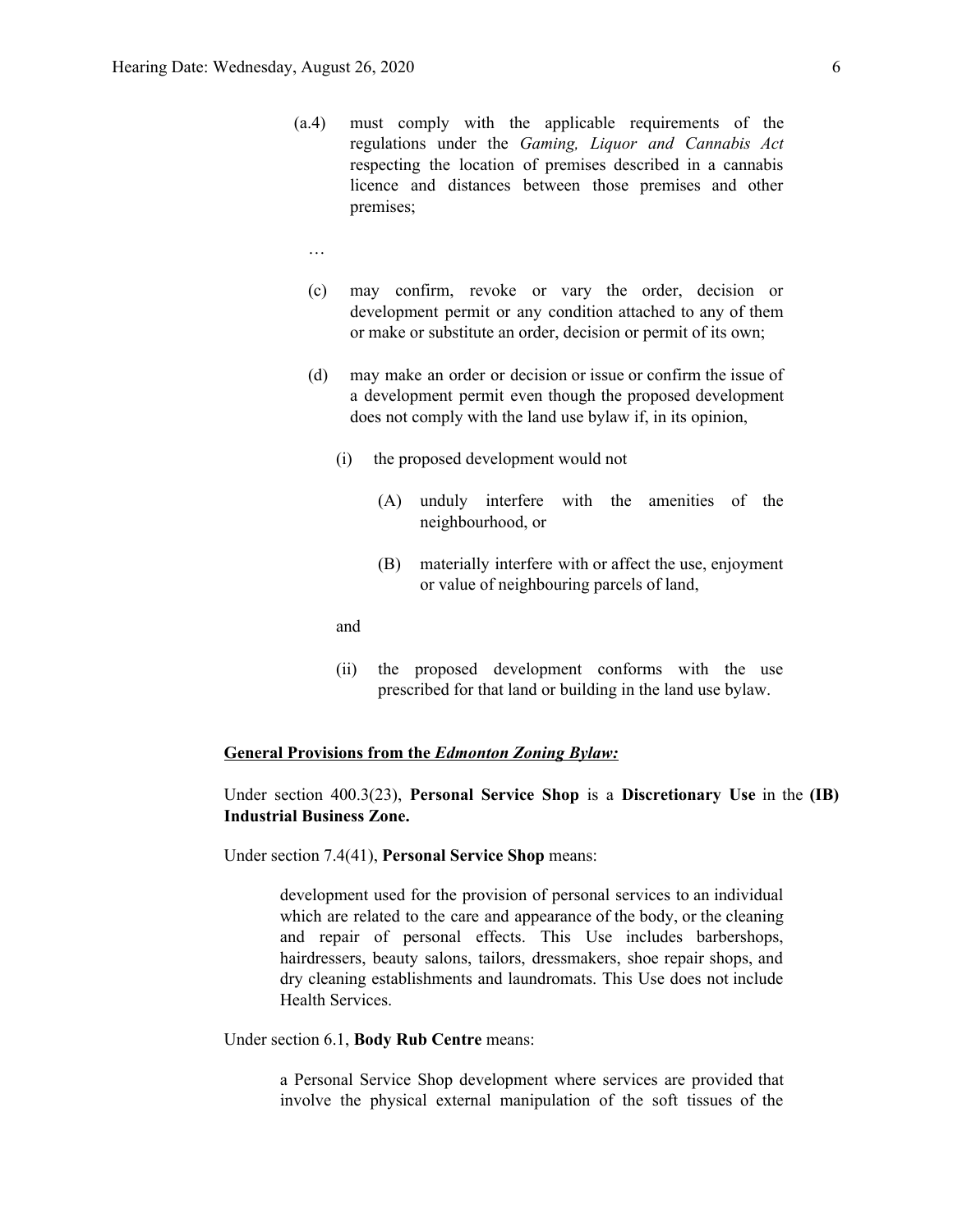human body that are performed, offered or solicited for a fee in a manner that appeals to or is designed to appeal to erotic or sexual appetites or inclinations. This includes but is not limited to a body rub advertised by any means as "sensual", "sexy" or by any other word or any depiction having like meaning or implication.

Section 400.1 states that the **General Purpose** of the **(IB) Industrial Business Zone** is:

to provide for industrial businesses that carry out their operations such that no nuisance is created or apparent outside an enclosed building and such that the Zone is compatible with any adjacent non-industrial Zone, and to accommodate limited, compatible non-industrial businesses. This Zone should normally be located on the periphery of industrial areas and adjacent to arterial or major collector roadways.

*Discretionary Use*

#### **Development Officers Determination**

**1. A Discretionary Use Development Permit has been issued, pursuant to Section 12.4 and 20.3 of the Edmonton Zoning Bylaw.**

[unedited]

#### *Section 97 - Body Rub Centres*

A Personal Service Shop that is operating as a Body Rub Centre shall comply with the following regulations:

1. At the time a Development Permit application is made for a Body Rub Centre, the proposed location of the Body Rub Centre shall not be closer than 100.0 metres from any Site having a valid development permit for Public Education Services, Private Education Services, Public Park sites, Child Care Services, Temporary Shelter Services, and/or Extended Medical Treatment Services.

For the purpose of this subsection only:

a. the 100.0 metre separation distance shall be measured from the closest point of the Body Rub Centre Site boundary to the closest point of another Site boundary, and shall not be measured from Zone boundaries or from the edges of structures;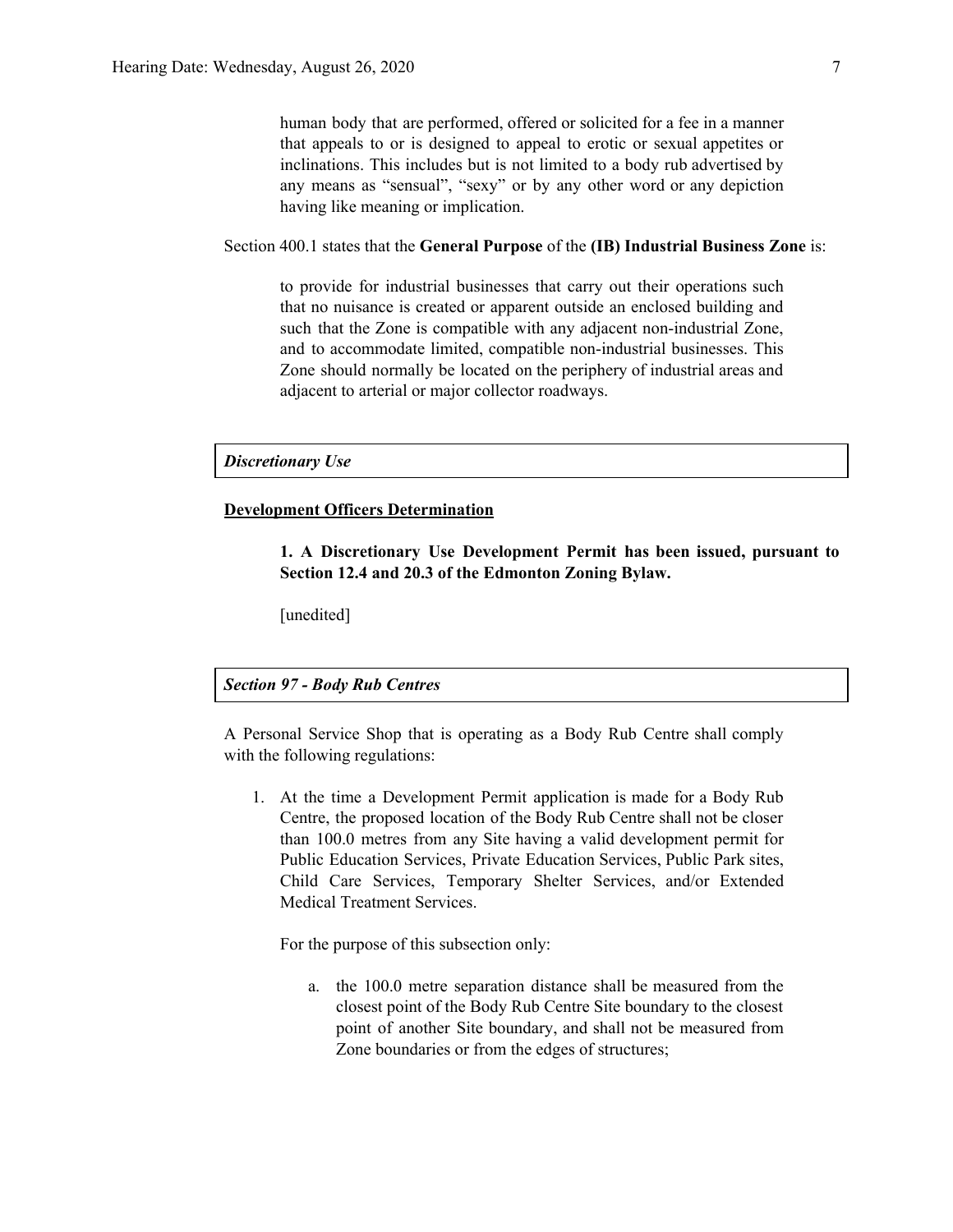- b. Public Education Services and Private Education Services are limited to primary and secondary schools inclusive that have a valid Development Permit; and
- c. the term "Public Park sites" is limited to park Sites zoned as AP Zone, and areas in the river valley that are zoned as the A Zone.
- 2. Personal Service Shop Use operating as a Body Rub Centre shall not be located on a Site having a valid Development Permit for Residential Use Classes, Residential Related Use Classes, or Bars and Neighbourhood Pubs at the time of the application for the Development Permit.
- 3. The Development Officer shall consider Crime Prevention Through Environmental Design Criteria (CPTED) when reviewing applications for Personal Service Shop Use Class operating as a Body Rub Centre.
	- a. The Development Officer shall determine whether a CPTED Audit of the business premises is required, and may confer with the Edmonton Police Service for their recommendation;
	- b. If the Development Officer deems that a CPTED Audit is necessary, the Development Officer may include recommendations of the CPTED Audit that, in the Development Officer's opinion, have implications for land use impacts including, but not limited to, exterior illumination, landscaping, screening, signs, and access, as condition(s) of the Development Permit;
	- c. Where a Body Rub Centre is proposed to be located on the First Storey, all glazed surfaces within the Façade shall be transparent, non-reflective and maintain unobstructed visibility into and out of the Public Space of the business.
- 4. Signs placed on or within a Personal Service Shop Use operating as a Body Rub Centre shall comply with the applicable Sign Regulations contained in Section 59 of this Bylaw and the applicable Sign Schedule for the Land Use Zone governing the Site on which the Body Rub Centre is located, except that Fascia Signs shall not:
	- a. obstruct clear glazing required in subsection  $97(3)(c)$  of this Bylaw; and
	- b. obstruct clear glazing as required by the Land Use Zone governing the Site on which the Body Rub Centre is located.

 $\mathcal{L}_\text{max} = \mathcal{L}_\text{max} = \mathcal{L}_\text{max} = \mathcal{L}_\text{max} = \mathcal{L}_\text{max} = \mathcal{L}_\text{max} = \mathcal{L}_\text{max} = \mathcal{L}_\text{max} = \mathcal{L}_\text{max} = \mathcal{L}_\text{max} = \mathcal{L}_\text{max} = \mathcal{L}_\text{max} = \mathcal{L}_\text{max} = \mathcal{L}_\text{max} = \mathcal{L}_\text{max} = \mathcal{L}_\text{max} = \mathcal{L}_\text{max} = \mathcal{L}_\text{max} = \mathcal{$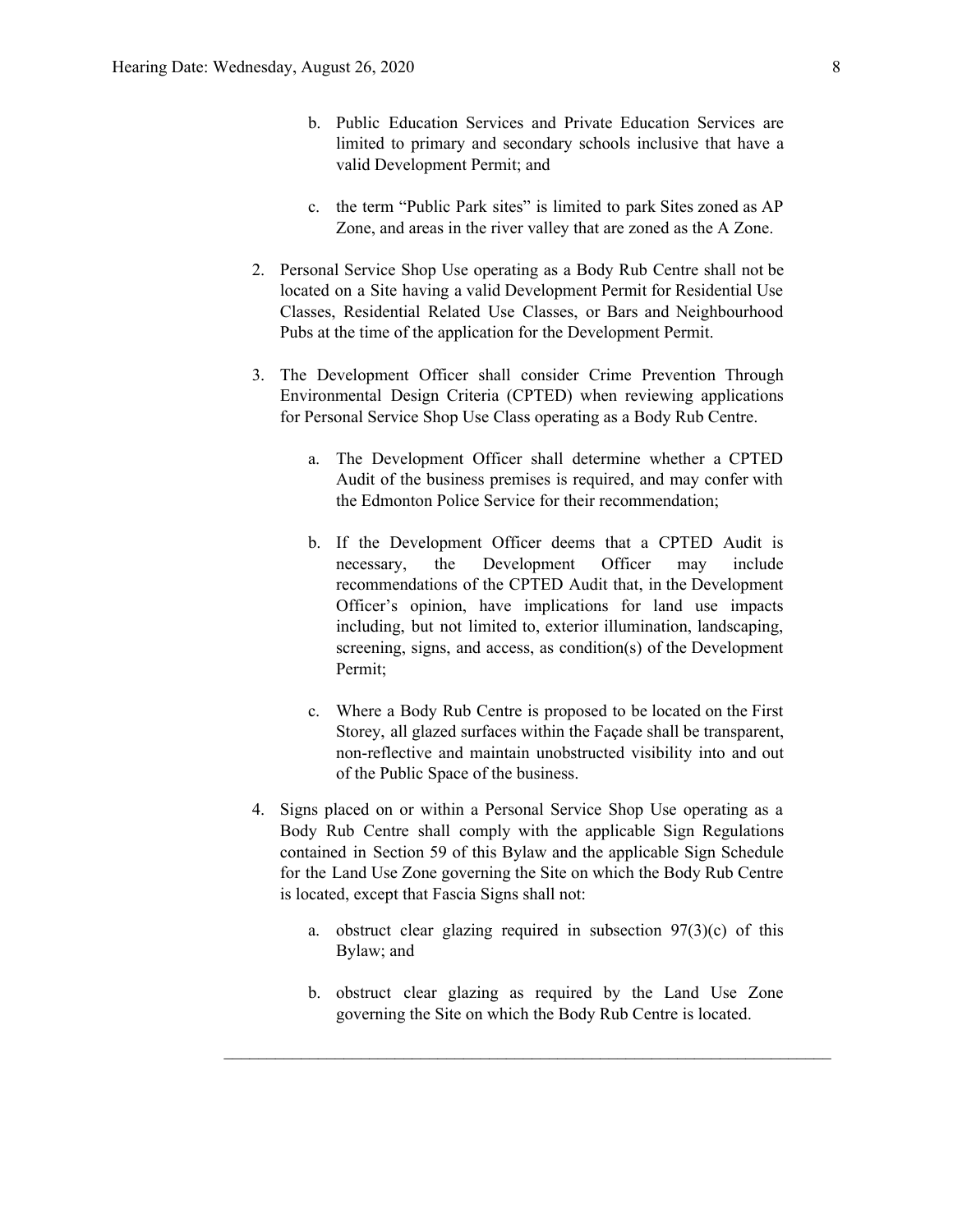# Notice to Applicant/Appellant

Provincial legislation requires that the Subdivision and Development Appeal Board issue its official decision in writing within fifteen days of the conclusion of the hearing.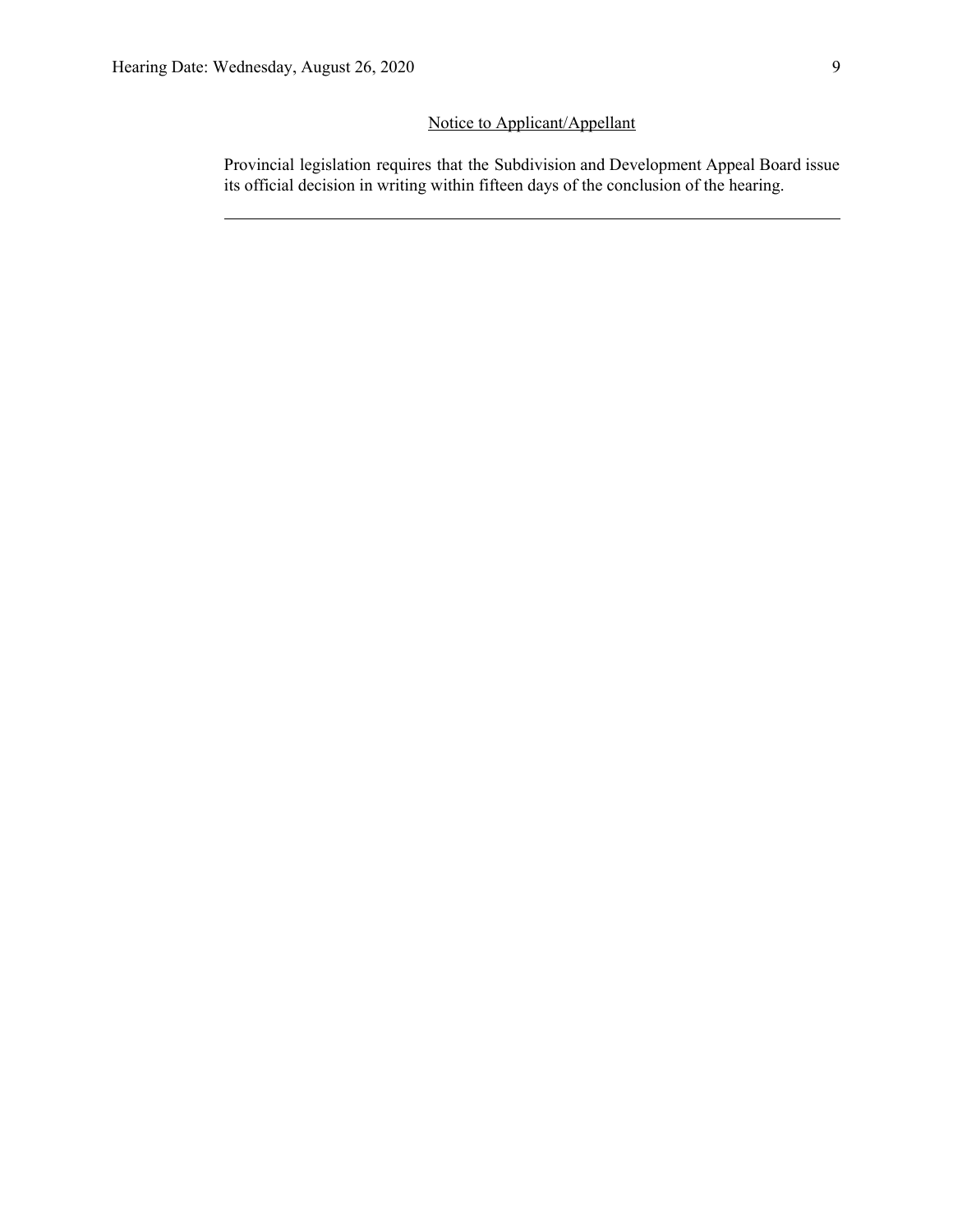| <b>Edmonton</b>                                                                                                                                                                                                                                                                                                                                                            | Project Number: 365158326-002<br>Application Date:<br>JUN 16, 2020<br><b>Printed:</b><br>July 15, 2020 at 3:55 PM<br>Page:<br>1 of 2 |  |  |  |  |
|----------------------------------------------------------------------------------------------------------------------------------------------------------------------------------------------------------------------------------------------------------------------------------------------------------------------------------------------------------------------------|--------------------------------------------------------------------------------------------------------------------------------------|--|--|--|--|
|                                                                                                                                                                                                                                                                                                                                                                            | <b>Major Development Permit</b>                                                                                                      |  |  |  |  |
| This document is a record of a Development Permit application, and a record of the decision for the undertaking described below, subject to<br>the limitations and conditions of this permit, of the Edmonton Zoning Bylaw 12800 as amended.                                                                                                                               |                                                                                                                                      |  |  |  |  |
| Applicant                                                                                                                                                                                                                                                                                                                                                                  | Property Address(es) and Legal Description(s)                                                                                        |  |  |  |  |
|                                                                                                                                                                                                                                                                                                                                                                            | 13103 - 156 STREET NW                                                                                                                |  |  |  |  |
|                                                                                                                                                                                                                                                                                                                                                                            | Condo Common Area (Plan 0827223)                                                                                                     |  |  |  |  |
|                                                                                                                                                                                                                                                                                                                                                                            | 13119 - 156 STREET NW                                                                                                                |  |  |  |  |
|                                                                                                                                                                                                                                                                                                                                                                            | Plan 0827223 Unit 5                                                                                                                  |  |  |  |  |
|                                                                                                                                                                                                                                                                                                                                                                            | <b>Specific Address(es)</b>                                                                                                          |  |  |  |  |
|                                                                                                                                                                                                                                                                                                                                                                            | Suite:<br>13119 - 156 STREET NW                                                                                                      |  |  |  |  |
|                                                                                                                                                                                                                                                                                                                                                                            | Entryway: 13119 - 156 STREET NW                                                                                                      |  |  |  |  |
|                                                                                                                                                                                                                                                                                                                                                                            | Building: 13103 - 156 STREET NW                                                                                                      |  |  |  |  |
| <b>Scope of Permit</b>                                                                                                                                                                                                                                                                                                                                                     |                                                                                                                                      |  |  |  |  |
| To Operate a Personal Service Shop (Body Rub Centre)                                                                                                                                                                                                                                                                                                                       |                                                                                                                                      |  |  |  |  |
| <b>Permit Details</b>                                                                                                                                                                                                                                                                                                                                                      |                                                                                                                                      |  |  |  |  |
| Class of Permit: Class B                                                                                                                                                                                                                                                                                                                                                   | <b>Contact Person:</b>                                                                                                               |  |  |  |  |
| Gross Floor Area (sq.m.):                                                                                                                                                                                                                                                                                                                                                  | Lot Grading Needed?: N                                                                                                               |  |  |  |  |
| New Sewer Service Required:                                                                                                                                                                                                                                                                                                                                                | NumberOfMainFloorDwellings:                                                                                                          |  |  |  |  |
| Site Area (sq. m.):                                                                                                                                                                                                                                                                                                                                                        | Stat. Plan Overlay/Annex Area: (none)                                                                                                |  |  |  |  |
| <b>Development Permit Decision</b><br>Approved                                                                                                                                                                                                                                                                                                                             |                                                                                                                                      |  |  |  |  |
| Issue Date: Jul 15, 2020<br><b>Development Authority: XU, HAILEE</b>                                                                                                                                                                                                                                                                                                       |                                                                                                                                      |  |  |  |  |
| <b>Subject to the Following Conditions</b><br>NOTE: This Development Permit is NOT valid until the Notification Period expires in accordance to Section 21.1. (Reference<br>Section 17.1)                                                                                                                                                                                  |                                                                                                                                      |  |  |  |  |
| Zoning Conditions:<br>1. The development shall be constructed in accordance with the stamped and approved drawings.                                                                                                                                                                                                                                                        |                                                                                                                                      |  |  |  |  |
| 2. All provided Vehicle Parking and loading facilities shall be ensured a safe physical environment, and shall include adequate, safe<br>and convenient entrances, exists, aisles and ramps. (Reference Section 54.1.2)                                                                                                                                                    |                                                                                                                                      |  |  |  |  |
| 3. Any outdoor lighting for any development shall be located and arranged so that no direct rays of light are directed at any<br>adjoining properties, or interfere with the effectiveness of any traffic control devices. (Reference Section 51)                                                                                                                          |                                                                                                                                      |  |  |  |  |
| 4. Video surveillance shall be installed on the exterior building in addition to the interior cameras required by the City of Edmonton<br>control plan for Body Rub Centres. Video surveillance could be extended to include the parking lot as well as entrance door to the<br>business to help support the complaints and investigations that may occur on the property. |                                                                                                                                      |  |  |  |  |
| 5. Signs require separate Development Applications. More information about Signs can be found on the City of Edmonton's<br>website: https://www.edmonton.ca/business_economy/signs.aspx                                                                                                                                                                                    |                                                                                                                                      |  |  |  |  |
|                                                                                                                                                                                                                                                                                                                                                                            |                                                                                                                                      |  |  |  |  |
|                                                                                                                                                                                                                                                                                                                                                                            |                                                                                                                                      |  |  |  |  |
|                                                                                                                                                                                                                                                                                                                                                                            |                                                                                                                                      |  |  |  |  |
|                                                                                                                                                                                                                                                                                                                                                                            |                                                                                                                                      |  |  |  |  |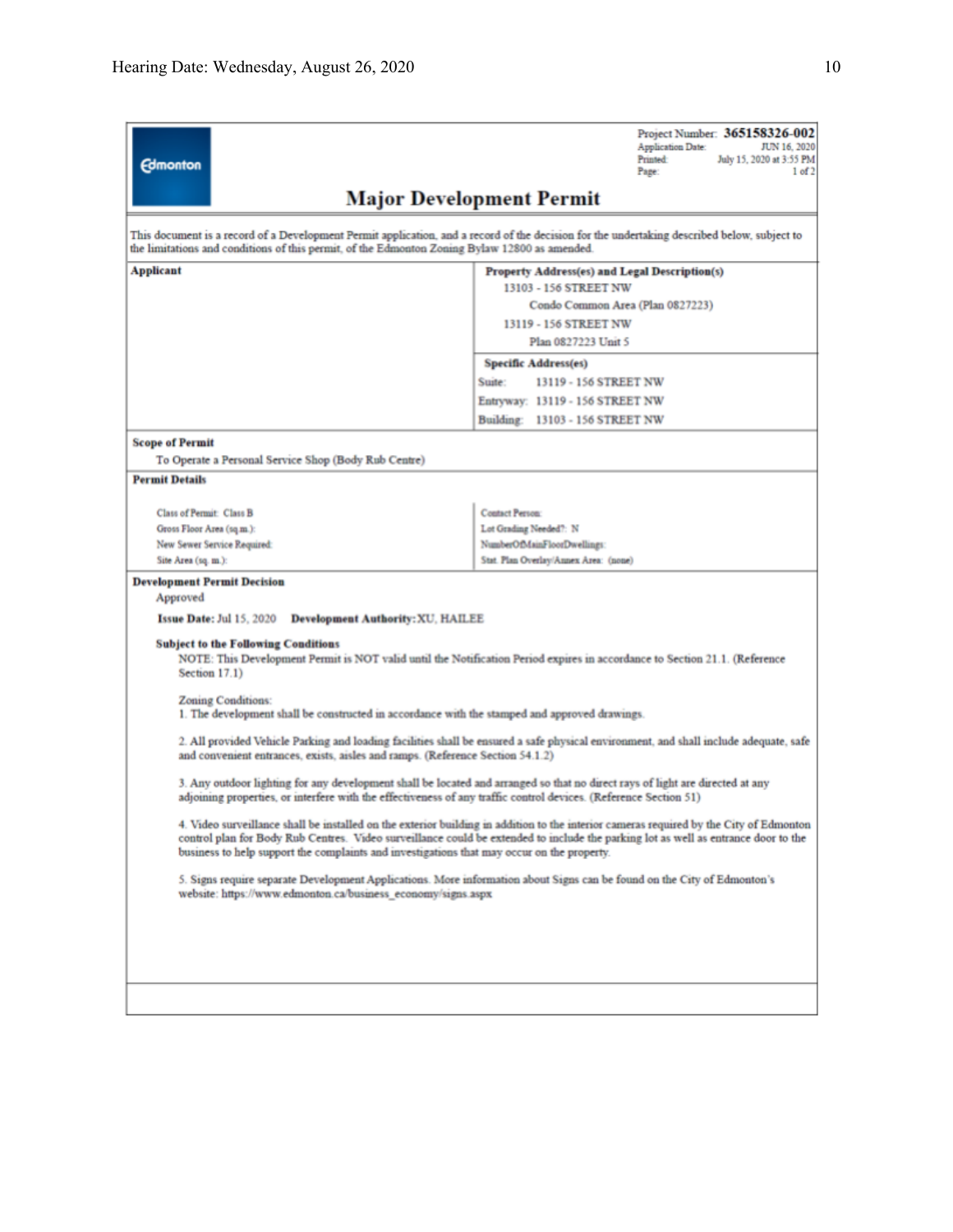| <b>Edmonton</b>                                                                                                                                                                                                                                                                                                                                                                                                                                                                               |                                                                                                                   |                                            |                                 | Project Number: 365158326-002<br><b>Application Date:</b><br>JUN 16, 2020<br>Printed:<br>July 15, 2020 at 3:55 PM<br>$2$ of $2$<br>Page:                                                                                                                             |  |  |  |  |  |  |
|-----------------------------------------------------------------------------------------------------------------------------------------------------------------------------------------------------------------------------------------------------------------------------------------------------------------------------------------------------------------------------------------------------------------------------------------------------------------------------------------------|-------------------------------------------------------------------------------------------------------------------|--------------------------------------------|---------------------------------|----------------------------------------------------------------------------------------------------------------------------------------------------------------------------------------------------------------------------------------------------------------------|--|--|--|--|--|--|
|                                                                                                                                                                                                                                                                                                                                                                                                                                                                                               |                                                                                                                   |                                            | <b>Major Development Permit</b> |                                                                                                                                                                                                                                                                      |  |  |  |  |  |  |
| <b>Subject to the Following Advisements</b><br>Zoning Advisements:<br>information                                                                                                                                                                                                                                                                                                                                                                                                             |                                                                                                                   |                                            |                                 | 1. A Building Permit is Required for any construction or change in use of a building. For a building permit, and prior to the Plans<br>Examination review, you require construction drawings and the payment of fees. Please contact the 311 Call Centre for further |  |  |  |  |  |  |
|                                                                                                                                                                                                                                                                                                                                                                                                                                                                                               | 2. This Development Permit is not a Business Licence. A separate application must be made for a Business Licence. |                                            |                                 |                                                                                                                                                                                                                                                                      |  |  |  |  |  |  |
| 3. The City of Edmonton does not conduct independent environmental checks of land within the City. If you are concerned about<br>the suitability of this property for any purpose, you should conduct your own tests and reviews. The City of Edmonton, in issuing<br>this Development Permit, makes no representations and offers no warranties as to the suitability of the property for any purpose or<br>as to the presence or absence of any environmental contaminants on the property. |                                                                                                                   |                                            |                                 |                                                                                                                                                                                                                                                                      |  |  |  |  |  |  |
| 4. An approved Development Permit means that the proposed development has been reviewed against the provisions of this bylaw.<br>It does not remove obligations to conform with other legislation, bylaws or land title instruments including, but not limited to, the<br>Municipal Government Act, the Safety Codes Act or any caveats, restrictive covenants or easements that might be attached to the<br>Site (Reference Section 5.2).                                                    |                                                                                                                   |                                            |                                 |                                                                                                                                                                                                                                                                      |  |  |  |  |  |  |
| 5. Unless otherwise stated, all above references to section numbers refer to the authority under the Edmonton Zoning Bylaw 12800<br>as amended                                                                                                                                                                                                                                                                                                                                                |                                                                                                                   |                                            |                                 |                                                                                                                                                                                                                                                                      |  |  |  |  |  |  |
| <b>Variances</b><br><b>Rights of Appeal</b><br>Amendment Act.<br>Notice Period Begins: Jul 21, 2020                                                                                                                                                                                                                                                                                                                                                                                           |                                                                                                                   | <b>Ends: Aug 11, 2020</b>                  |                                 | 1. A Discretionary Use Development Permit has been issued, pursuant to Section 12.4 and 20.3 of the Edmonton Zoning Bylaw.<br>This approval is subject to the right of appeal as outlined in Chapter 24, Section 683 through 689 of the Municipal Government         |  |  |  |  |  |  |
| Fees                                                                                                                                                                                                                                                                                                                                                                                                                                                                                          |                                                                                                                   |                                            |                                 |                                                                                                                                                                                                                                                                      |  |  |  |  |  |  |
| Major Dev. Application Fee<br>Total GST Amount:<br><b>Totals for Permit:</b>                                                                                                                                                                                                                                                                                                                                                                                                                  | <b>Fee Amount</b><br>\$528.00<br>\$0.00<br>\$528.00                                                               | <b>Amount Paid</b><br>\$528.00<br>\$528.00 | Receipt#<br>9691410319610010    | <b>Date Paid</b><br>Jun 19, 2020                                                                                                                                                                                                                                     |  |  |  |  |  |  |
|                                                                                                                                                                                                                                                                                                                                                                                                                                                                                               |                                                                                                                   |                                            |                                 |                                                                                                                                                                                                                                                                      |  |  |  |  |  |  |